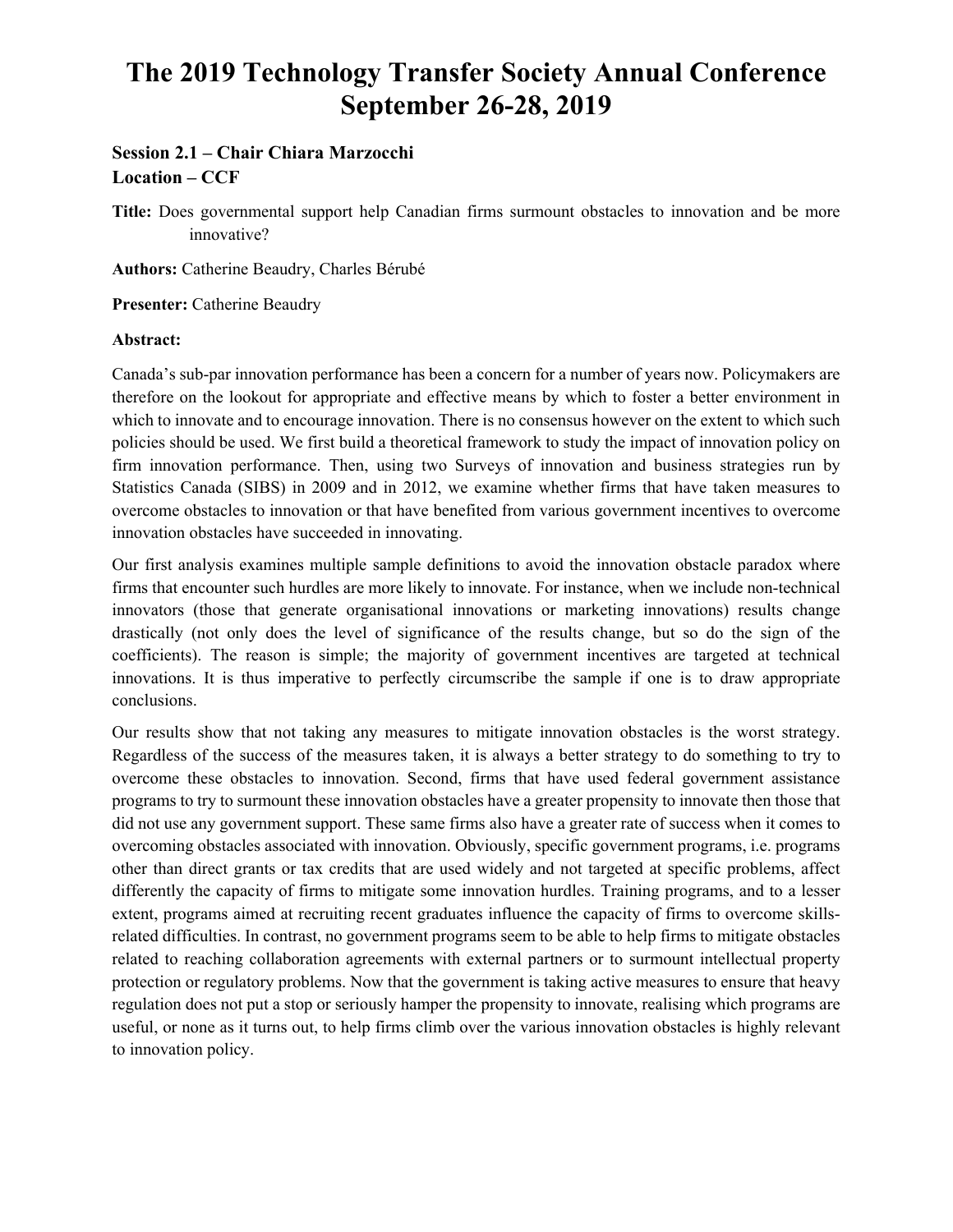**Title:** The impact of I-Corps on academic entrepreneurship

**Authors:** Jan Youtie, Seokkyun Woo, Seokbeom Kwon

#### **Presenter:** Jan Youtie

### **Abstract:**

University commercialization support initiatives have evolved since the Bayh-Dole Act (Wright and Siegel, 2015). Approaches after the Bayh-Dole Act emphasized technology transfer offices and tended to be more centralized, intellectual property-oriented, and revenue seeking (Breznitz, 2011). Studies of these traditional technology transfer support programs have not been found to be significantly associated with positive commercialization outcomes such as new venture capital, companies, or jobs (Grimaldi et al., 2011). Methodological factors are an issue in these studies. There are few quantitative studies that are able to find comparison groups that can account for the effects of confounding variables such as the quality of the service, characteristics of the university and location, or attributes of the scientist. Individual-level characteristics also are not well captured. Another issue with these studies is that the commercialization support landscape has evolved toward accelerators and entrepreneurship training programs that tend to be more decentralized, emphasizing entrepreneurship capacity development (Clarysse et al., 2015).

This research will address these gaps by comparing the outcome of individual projects that received support through the US I-Corps program. I-Corps is a program that originated in the National Science Foundation (NSF) in 2011 to provide training in evidence-based entrepreneurship methodologies to accelerate commercialization research of its principal investigators. I Corps training is provided through a network of nodes. Georgia Tech's I-Corps South Node was established in 2012 through the university's VentureLab unit as one of the first three sources for the evidence-based entrepreneurship curriculum. VentureLab is a Georgia Tech program established in 2001 to assist faculty members through the commercialization process.

This paper compares two entrepreneurship support efforts to accelerate academic entrepreneurship of Georgia Tech faculty projects: I-Corps services delivered through VentureLab (VentureLab+I-Corps); and similar services through VentureLab but outside of I-Corps (VentureLab-only). The comparison assesses the likelihood of commercialization outcomes such as attraction of substantial financial capital, new company formation, or jobs. The independent variable of interest is whether or not the project involves VentureLab+ I-Corps or VentureLab-only, which represents whether there is something particular about the approach that I-Corps uses over and above the basic evidence-based methodology which has been widely disseminated. A significant consideration is the ability to identify factors that encourage investigators to select into the VentureLab+I-Corps versus the VentureLab-only service. A selection equation first presents significant variables that distinguish the two service groups. A second stage analysis presents outcome variables—financial capital, new company formation, jobs—as a function of the main independent variable of interest, and control variables for year of service, discipline, and characteristics of the investigator.

**Title:** Novel data uses for innovation research: Analyzing websites of small and medium-sized manufacturers in Cana46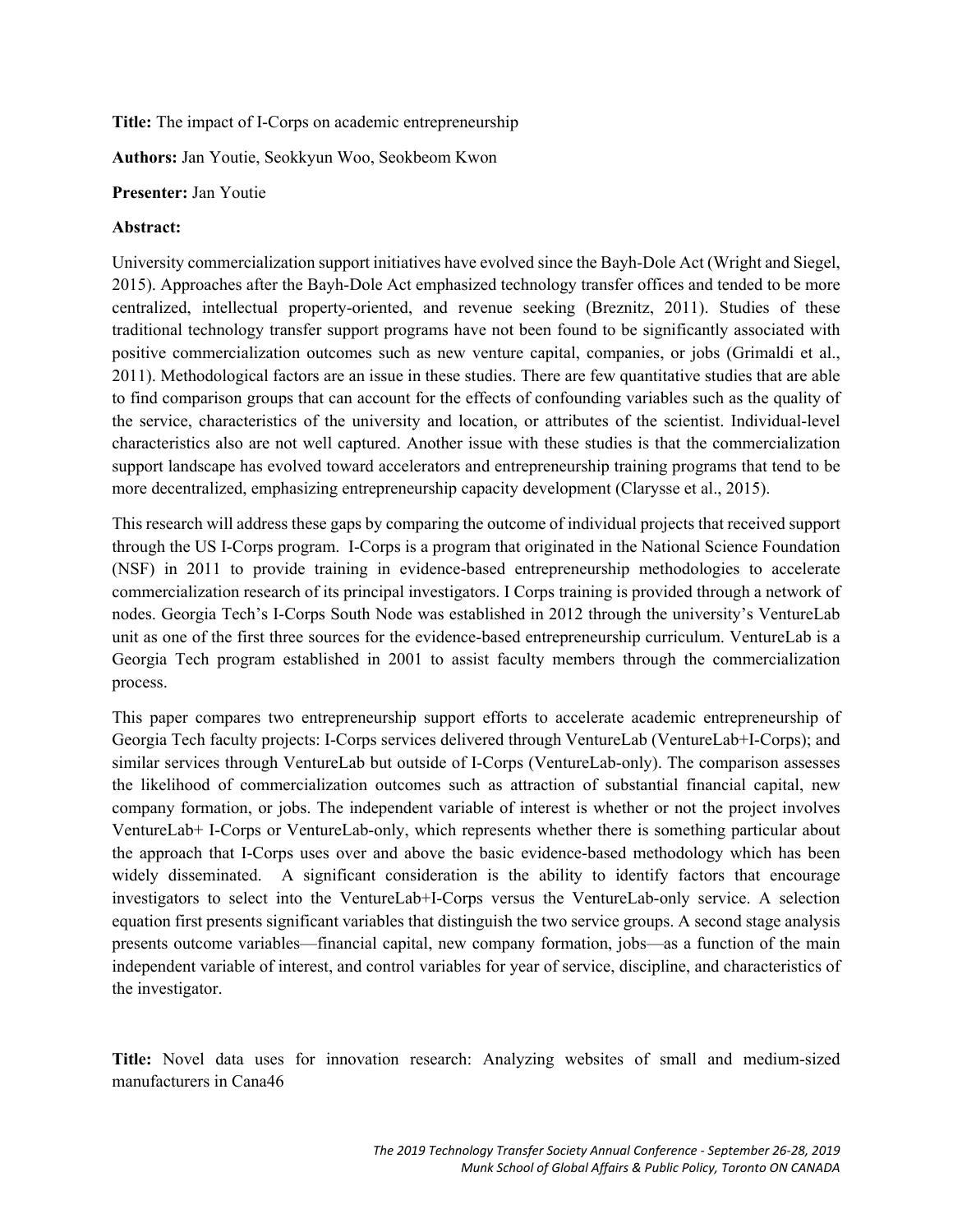**Authors:** Sandra Schillo, Louise Earl

## **Presenter:** Sandra Schillo

### **Abstract:**

Research on innovation in companies is limited by the data available for analysis. Traditionally, economists have been able to discern the impact of innovation in the context of aggregate, e.g. national-level studies. Micro-level empirical studies typically involve surveys, with the associated biases, respondent limitations, and response burden. Administrative data such as data based on tax returns, can address some of the issues relating to response biases, completeness and accuracy of responses, but does not typically contain information on innovation behaviour. In this context, the use of publicly available data, and in particular company web sites, has been considered by some researchers – in the academic, public, and private sectors – as a potential solution to many of the data issues. Indeed, researchers (including Youtie et al. 2012, Shapira et al. 2014, Gök et a; 2015, Beaudry et al. 2016) have used web-based data to complement existing data sources. The key issues arising throughout this research, however, is that of validation of data and indicators.

This paper presents results of a joint university – public sector research collaboration to address validation issues with the guiding principles of enhancing national statistical holdings, developing new techniques and approaches to data development and exploring new research themes. The paper presents findings from a case study covering 13000 Canadian manufacturing companies. The university researchers first collected information to identify the companies and Statistics Canada experts matched them to existing Statistics Canada records. Statistics Canada records contain information on all Canadian companies from administrative data files, but given that corporate websites typically do not display Business Number information, matching information from web sites to existing records is not always possible. In our data set, 60% of the web-based records were matched with Statistics Canada data, for a total of approximately 7800 identified records.

The focus of this paper is to discuss the data sources and methods and process challenges and opportunities associated with each source, as well as results from our case study. Furthermore, one purpose of this project was to explore whether inclusive innovation dimensions can be captured using web-based data, and we comment on the related challenges and opportunities. We also discuss next steps for the project, including additional linkages to the new federal government-wide Business Innovation and Growth Support (BIGS) programs microdata series that is being developed in partnership between Treasury Board of Canada Secretariat and Statistics Canada.

This paper provides guidance for other researchers attempting to use websites to complement innovation data. It provides insights into the kind of analyses currently possible, their validity, and provides a discussion of further indicator development.

**Title:** Innovation and societal strategies of SMEs in emerging technologies: Insights from business websites

**Authors:** Philip Shapira, Fatemeh Salehi, Abdullah Gök